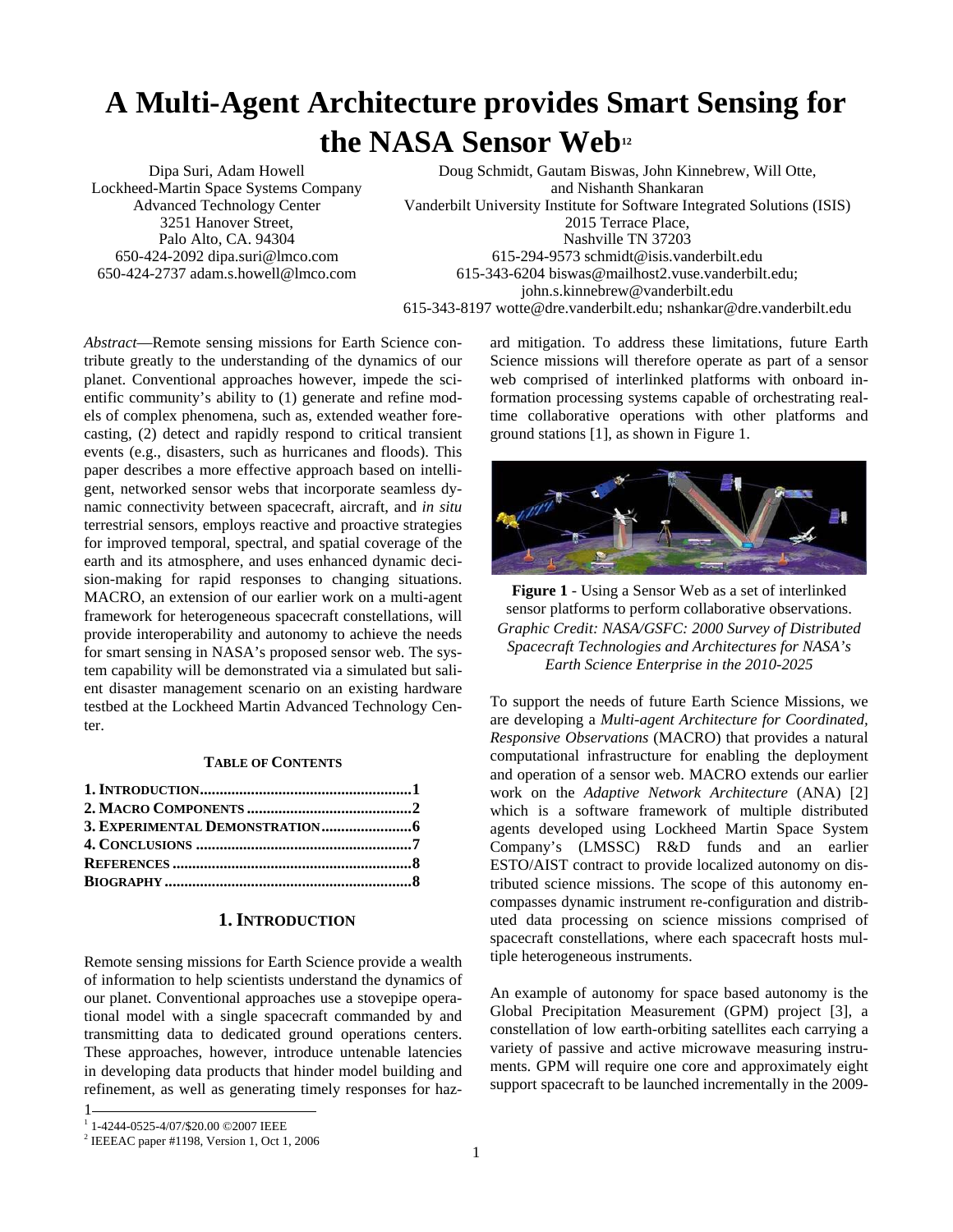2014 timeframe. The Core satellite will be the central rain measuring observatory and will serve as the calibration reference system to enable an integrated measuring system. Each support satellite will carry one or more precipitation sensing instruments, e.g., some type of passive microwave (PMW) radiometer measuring at several rain frequencies. Thus, the satellite instruments used together on the constellation will provide a sensor network in space that provides global, bias-free precipitation estimates.

The MACRO extensions described in this paper help overcome current mission limitations by facilitating real-time, reactive data acquisition, analysis, fusion, and distribution, i.e., a Smart Sensing capability in the sensor web context. Design and development of MACRO has been selected for an Advanced Information Systems Technology (AIST) program award by the NASA Earth-Sun Science Technology Office (ESTO). Specifically, MACRO will leverage the earlier ANA technologies to

- Incorporate self-describing sensor, processing, and measurement models, i.e., the Sensor Markup Language (Sensor ML) defined by the Open Geospatial Consortium; and
- Enable collaborative observations between agents via distributed planning, scheduling, and resource management schemes.

MACRO provides many of the key characteristics needed for smart sensing, by integrating standardized middleware, software agent technology, and novel planning, scheduling, and resource management algorithms. The integration of these core building block technologies provides additional software development benefits that will be useful in the deployment and operation of future Earth Science Missions. MACRO's use of modern software technologies reduces the risk and development costs as well as operational concerns by enabling the deployment of distributed software components that can be seamlessly replaced and/or upgraded at run-time without affecting the operation of the remaining system.

## **2. MACRO COMPONENTS**

Our prior work on the ANA provides the foundation for MACRO. ANA is a quality of service (QoS)-enabled component middleware framework containing a set of intelligent agents that operate a constellation of spacecraft and behave as an ensemble to ensure that objectives of a remote sensing mission are met, e.g., planning for science operations, science data acquisition, processing, and dissemination. The design of the agents is based on a combination of mature terrestrial standards defined by the Object Management Group (OMG) (www.omg.org) and the Foundation for Intelligent Physical Agents (FIPA) (www.fipa.org) and the implementation of the agents is based on a state-of-the-art component middleware implementation of the CORBA Component Model (CCM) to ensure interoperability across

heterogeneous computing platforms (i.e., different processor, OS, and language), reduce development costs, and improve the software's robustness and scalability.

### *CORBA Component Model*

Object-oriented (OO) programming simplified software development through higher level abstractions and patterns, thereby easing the transition to the next step of creating robust distributed systems through the use of distributed object computing middleware, e.g., CORBA. Thus, the application is shielded from dependencies that are generated by the heterogeneous nature of the underlying system, e.g., hardware, OS, and protocol specific details.

Until the advent of the CORBA Component Model (CORBA 3), CORBA 2 programming did not provide a way to logically bundle interfaces into service families leaving that to the developer. Nor did it specify the configuration and deployment of objects as complete applications. This resulted in implementations that were (1) brittle and nonscalable (2) hard to adapt and maintain, and (3) late to reach market. The component model was introduced as a solution where components encapsulate application "business" logic and interact via well defined ports. Standard container mechanisms provide an execution environment for components with common operating requirements and a reusable/standard infrastructure configures and deploys components throughout a distributed system.

The Component Integrated ACE ORB (CIAO) and the Deployment and Configuration Engine (DAnCE) are open source implementations of the OMG's *Lightweight CORBA Component Model (CCM)* 0 and *Deployment and Configuration (D&C)* [5] specifications. CIAO and DAnCE are built atop *The ACE ORB* (TAO). TAO is a highly configurable, open-source Real-time CORBA Object Request Broker (ORB) that implements key patterns to meet the demanding QoS requirements of DRE systems. CIAO extends TAO by abstracting key QoS concerns (such as priority models, thread-to-connection bindings, and timing properties) into elements that can be configured declaratively via metadata (such as standards for specifying, implementing, packaging, assembling, and deploying components). Promoting these QoS concerns as metadata disentangles code for controlling these non-function concerns from code that implements the application logic, thus making space system development more flexible and productive. DAnCE extends TAO by allowing application deployers to specify how existing components should be packaged, assembled, and customized into reusable services.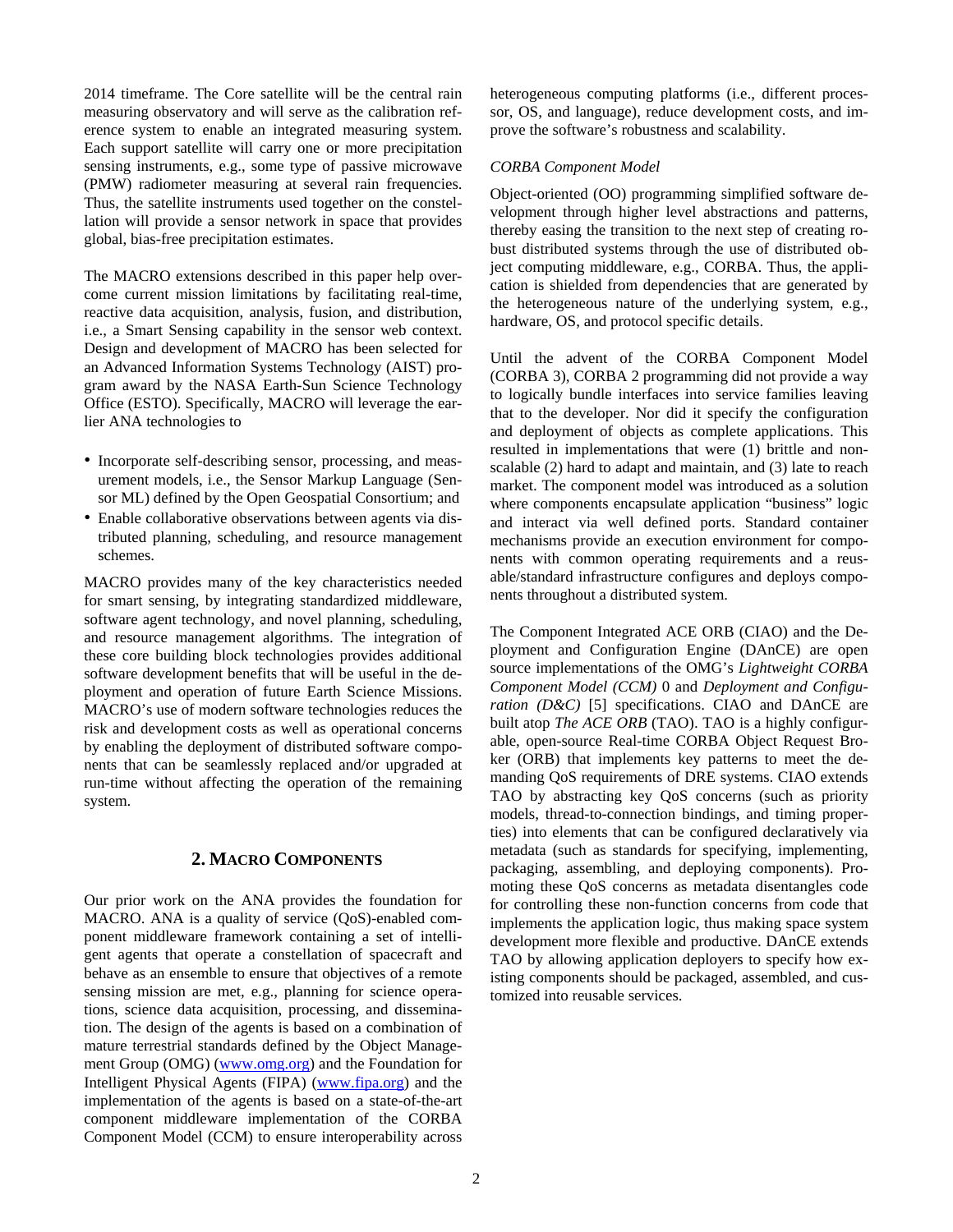The hierarchical software architecture is composed of two types of logical elements: (i) Sensor Nets and (ii) Science Agents. Figure 2 illustrates the proposed architecture. A Sensor Net is an assembly of software components consisting of Sensor Nodes, data collection and analysis routines, and a single Sensor Net Agent. Each Sensor Node is a component that provides an interface to a particular physical device. The Sensor Net Agent is the manager of the Sensor Nodes, and contains a planner to dynamically generate operational strings that define the set of components that need to be active, and their interactions to satisfy pre-specified goal and task requests. Operational strings are linked chains of tasks that generate specific data products, where the tasks are individual parameterized components that implement a specific input-output mapping.

These tasks are component implementations for operations such as data analysis, selection, and processing algorithms, as well as components that act as messaging proxies to other Sensor Nets or Agents. As a whole, a Sensor Net Agent can be viewed as a reconfigurable data product generator that brings together a number of Sensor Nodes in a configuration to acquire the desired measurements.

Science Agents are proxies for users that request, coordinate, and analyze the data products generated by Sensor Nets to achieve a particular science mission goal, such as collecting magnetic data around fault zones, or monitoring wind and temperature profiles around an evolving hurricane system. Each Science Agent contains a planner to decompose its higher-level goal into sub-goals that can be achieved by individual Sensor Nets. These sub-goals are then allocated to individual Nets via a negotiation process.

#### *Standards for Sensors and Processing Models*

The Open Geospatial Consortium (OGC) [6] has made great strides toward specifying interoperable standards for enabling the development of the Sensor Web. For MACRO, this work is extremely beneficial because (1) it provides a common language for the agents to describe tasks, sensors, and measurements, and (2) it supports interoperability with other external tools and systems. These standards, and the current implementations, have focused on using Web Services for self-describing and interconnecting elements of the Sensor Web.

While Web Services provide an extremely flexible architecture, direct support of the OGC Sensor Web Enablement (SWE) schema in CIAO [7] would allow fine-grained QoS support in distributed real-time embedded (DRE) systems, where computing resources are severely limited. We are therefore, extending CIAO to create a domain-specific modeling language for the OGC XML Schema that supports import/export/conversion of SensorML descriptions of sensors, processes, etc., into native CIAO components. These additions allow the software developer to target specific portions of the data processing chain for efficient real-time implementation, without sacrificing the standardization and benefits of the OGC SWE activities.

#### *MACRO's Support for Collaborative Observations*

MACRO will support collaborative observations via the design and implementation of distributed coordination, plan-



**Figure 2** - The Smart Sensing Architecture is defined by a set of Sensor Nets and Science Agents interacting to provide collaborative science observations.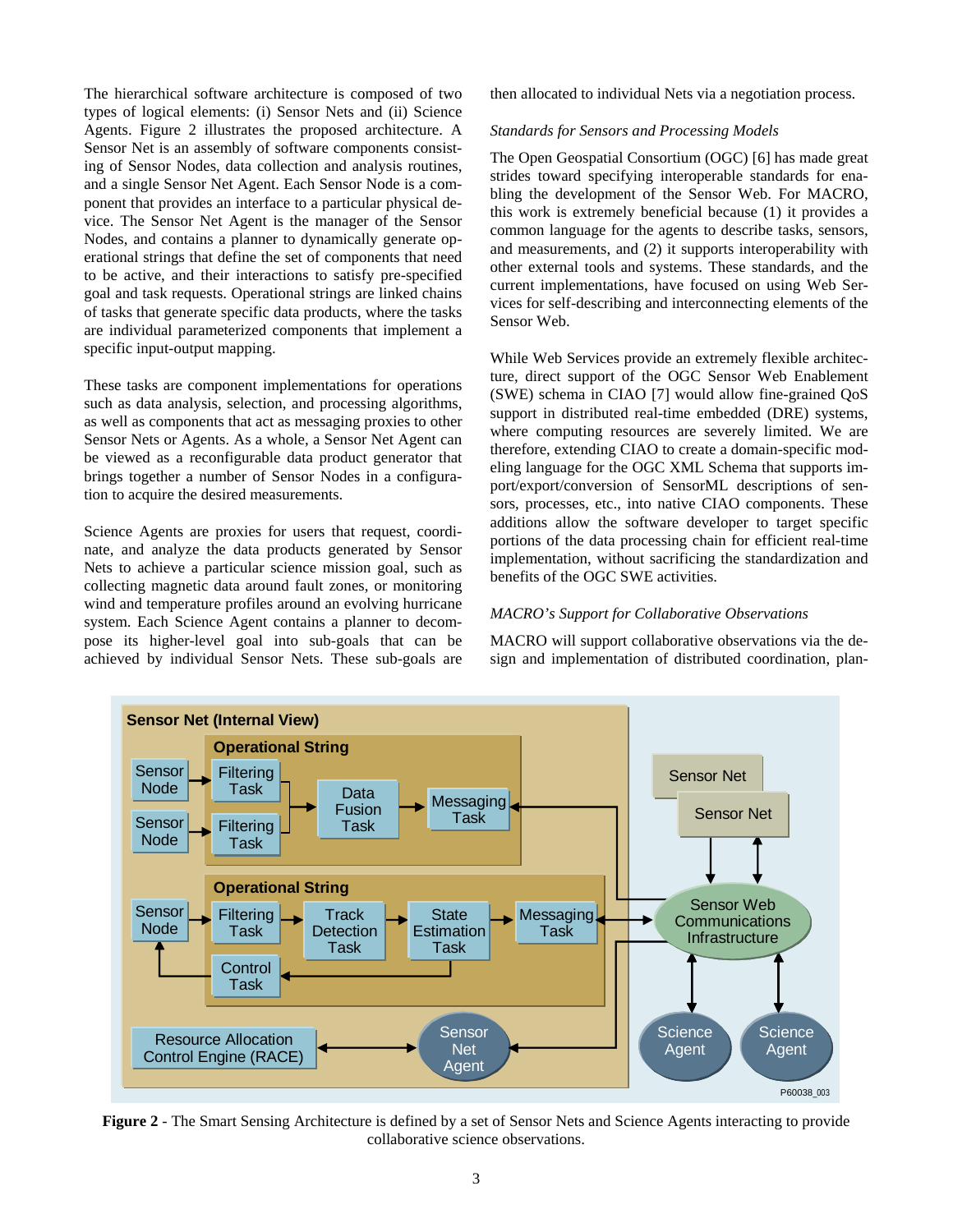

**Figure 3** - SA-POP Planner

ning, and scheduling between the Sensor Nets and Science Agents. In the Sensor Web, each Sensor Net Agent requires the capability to plan and schedule observations for the Sensor Nodes that it manages in response to variable priority requests from other elements of the Sensor Web. In addition, Science Agents negotiate with the Sensor Nets and potentially each other to achieve their science objectives without explicit direction from an end user or central authority.

Moreover, system resources are to be (1) allocated to components that perform the desired operations, and (2) managed to ensure desired system performance is met throughout the lifetime of the system. These collaborative observations are realized through the use of:

- A Contract-net (C-Net) based negotiating mechanism that implements a bidding scheme directed by a Science Agent to allocate sensing and processing tasks to the distributed Sensor Net Agents in the Sensor Web.
- A Spreading Activation Partial Order Planner (SA-POP) that forms the core of the Sensor Net and Science Agents.
- A Resource Allocation and Control Engine (RACE), that integrates multiple resource management algorithms for (re)deploying and (re)configuring application components in DRE systems.

The remainder of this section describes each of these technologies and explains how they support collaboration in Sensor Webs.

## *Contract-net (C-Net)-based Negotiating Mechanism*

The C-Net based scheme is designed to provide a cooperative framework for collaboration among autonomous agents to meet overall science mission goals. In this case, the individual science agents are designed to negotiate with each other using a C-Net based protocol to take on subgoals [8] and tasks that contribute to solving the overall mission goals. This approach has the advantage of responding dynamically to changing mission goals based on input by scientists and policy makers, predictive modeling or further data analysis. The bidding policy is based on a combination of the part- and machine centered mechanisms that have been designed for scheduling batch-oriented manufacturing operations [9].

#### *Spreading Activation Partial Order Planner (SA-POP)*

SA-POP forms the core of the Sensor Net and Science Agents. As shown in Figure 4, the novel, computationally efficient SA-POP in the Sensor Net Agents starts with the initial goals allocated to the individual systems by the Science Agents and generates partial-order task sequences i.e., Operational Strings, for achieving specified goals so that the expected utility (the product of benefit with likelihood of success) is maximized [10, 11, and 12]. This is achieved by using a spreading activation mechanism that is applied to a task network, where the desired goal nodes are assigned utilities in proportion to their importance, and the likelihood of success of tasks can be computed given the current state of the system and the environment. Individual Tasks in the Operational Strings are then mapped to available executable software components that satisfy existing pre- and post-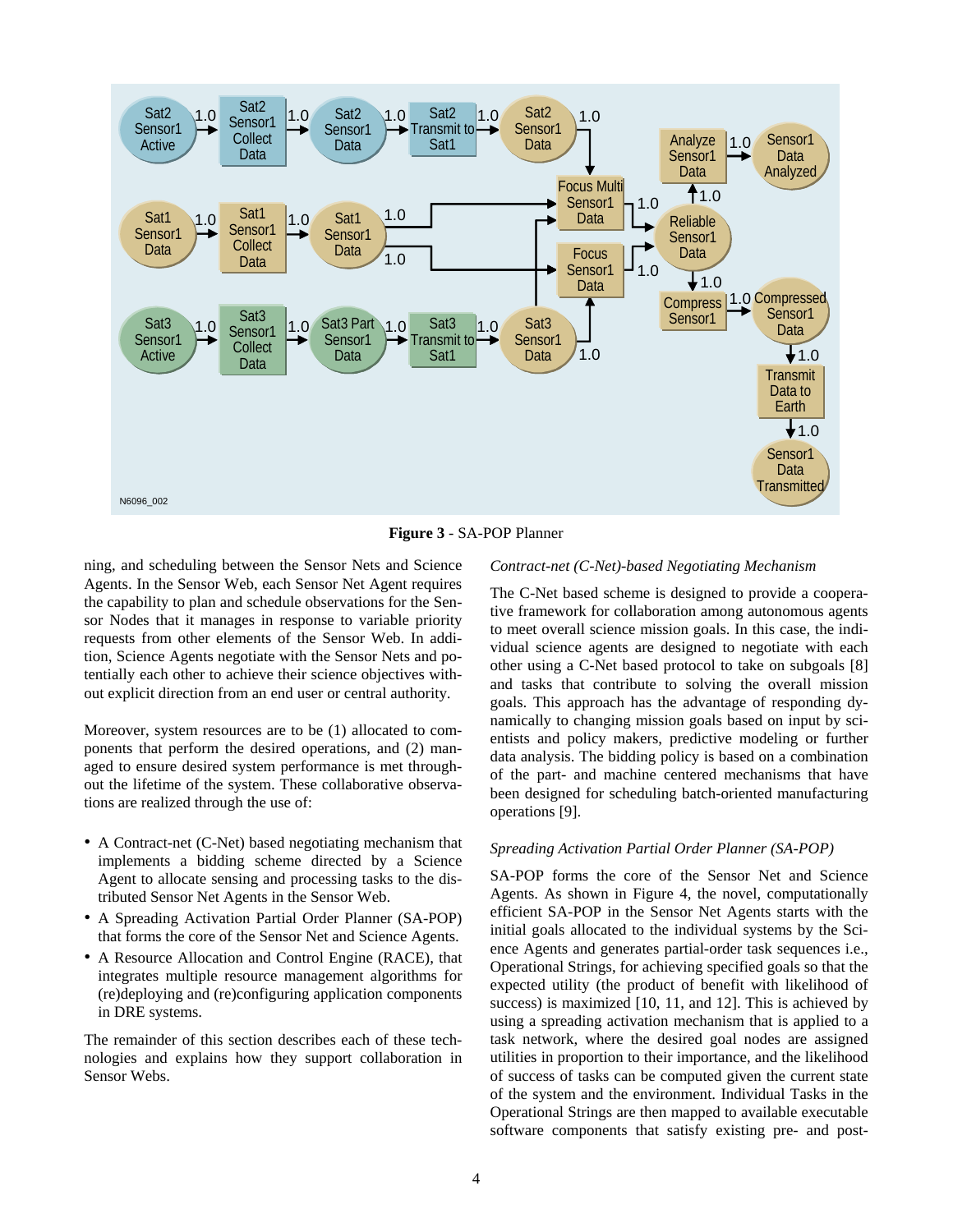

**Figure 4** – RACE Architecture

conditions, and meet specific resource constraints, e.g., the planner may pick a data compression task and then select an appropriate component implementation for a chosen compression algorithm. Operational strings are finally given as input to RACE, which provides reusable algorithms for (re)deploying components onto nodes and managing application performance. RACE allocates resources to application components based on their resource requirements and QoS characteristics. RACE can also redeploy and/or reconfigure application components using the implementation options available in the shared task map to ensure the desired end-to-end QoS requirements of operational strings are not violated [13].

## *Resource Allocation and Control Engine (RACE)*

RACE (Figure 4) is a reusable framework that separates resource allocation and control algorithms from the underlying middleware deployment, configuration, and control mechanisms so that different algorithms can reuse these common middleware mechanisms to (re)deploy components onto nodes and manage the node's resources among competing applications. RACE provides a range of resource allocation and control algorithms that use the middleware deployment and configuration mechanisms of the OMG D&C specification to allocate resources to operational strings and control system performance after operational strings have been deployed.

RACE's algorithms determine how to deploy and redeploy operational strings of application components at system initialization and during runtime. Its allocation algorithms determine the initial component deployment using a bin packing algorithm that maps these components to the appropriate target nodes based on available system resources. For example, an allocation algorithm could apportion CPU resources to components in such a way that avoids saturating these resources.

In addition, RACE's control algorithms adapt the execution of an operational string's components at runtime in response to changing environmental conditions and variations in resource availability and/or demand. For example, a control algorithm could (1) modify an application's current operating mode, (2) dynamically update component implementations, and/or (3) redeploy all or part of an operational string's components to other target nodes to meet end-to-end QoS requirements.

The RACE architecture consists of the entities shown in Figure TBS. These entities are implemented as CCM components using CIAO and are deployed via DAnCE. The key entities in RACE are described below:

- **Application QoS Monitors** are CCM components that track the performance of application components by observing QoS properties, such as throughput and latency. One or more Application QoS Monitors are associated with each type of application component.
- The **Target Manager** is a CCM component defined in the OMG D&C specification that receives periodic resource utilization updates from resource monitors within a domain. It uses these updates to track resource usage of all resources within the domain. The Target Manager provides a standard interface for retrieving information pertaining to resource consumption of each component and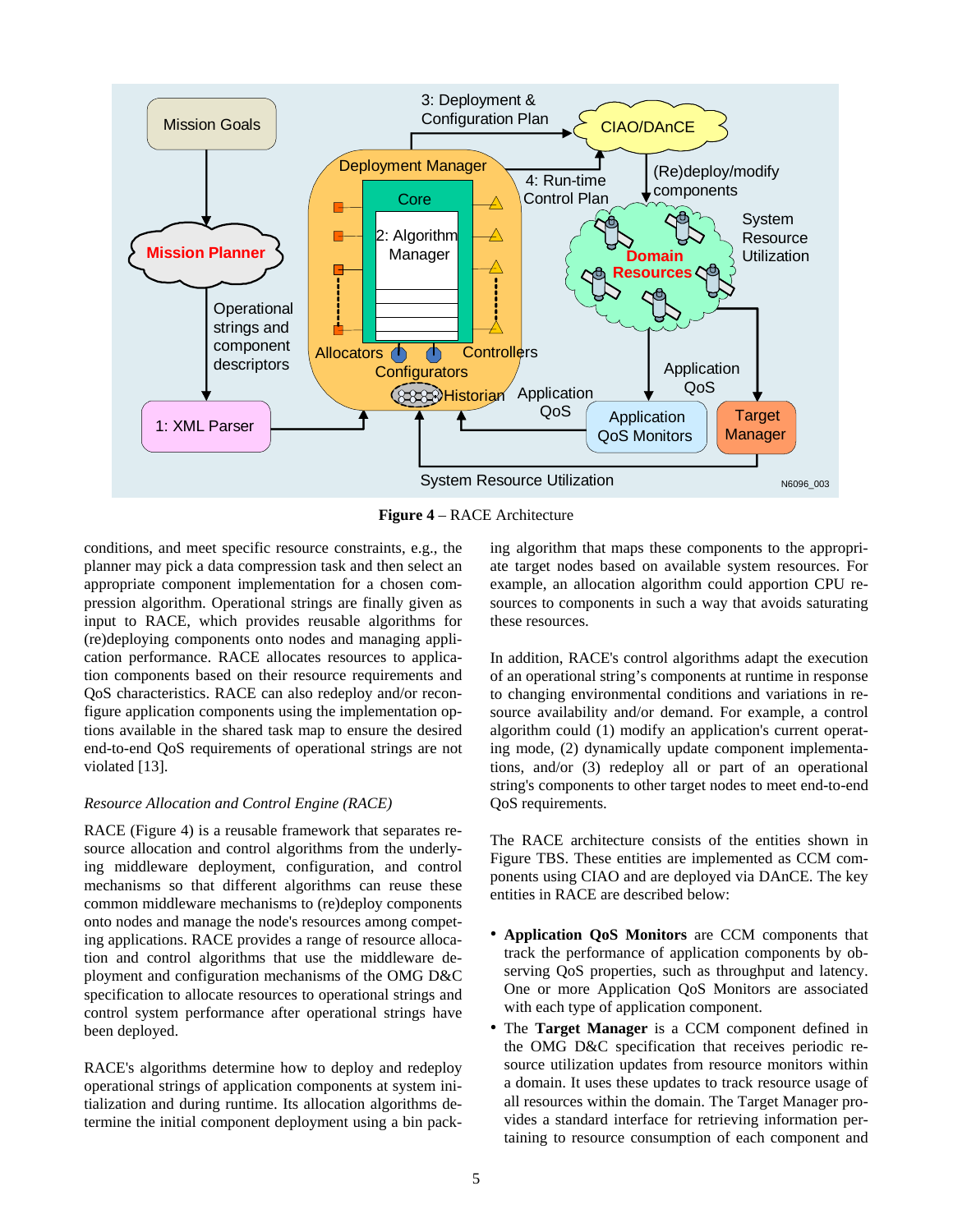an assembly in the domain, as well as the domain's overall resource utilization. The Target Manager provides information on resource utilization component ports in operational strings.

• The **Deployment Manager** is an assembly of CCM components that encapsulates and coordinates one or more allocation and control algorithms. This manager deploys assemblies by dynamically allocating resources to individual components in an assembly. After assemblies are deployed, the Deployment Manager manages the performance of (1) operational strings and (2) domain resource utilization. This manager ensures desired performance of the operational strings by performing the following actions to the components that make up the operational strings: (1) dynamically (re)allocating resources to the component, (2) dynamically modifying component parameters, such as execution mode, and/or (3) dynamically replacing the component implementations

# *Combining C-Nets, SA-POP and RACE*

The Sensor Net and Science Agents use the C-Net negotiation mechanism for the collaborative use of resources and task allocation to meet the larger mission goals. The details of this mechanism will be the focus of the effort for the duration of the project. At the individual Agent level, the SA-POP generates refined operational strings that are given as input to RACE, which provides reusable algorithms for (re)deploying components onto nodes and managing application performance. RACE allocates resources to application components based on their resource requirements and QoS characteristics. RACE can also redeploy and/or reconfigure application components using the implementation options available in the shared task map to ensure the desired end-to-end QoS requirements of operational strings are not violated [13].

# **3. EXPERIMENTAL DEMONSTRATION**

To demonstrate the flexibility and functionality of MACRO,

a hardware-in-the-loop prototype implementation is created based on a disaster management scenario. The future of detecting, tracking, and managing potential disaster scenarios is fundamentally dependent on acquiring heterogeneous complementary data from spatially distributed sources in or near real-time, and processing this data with high-fidelity prognostic weather, climate, and solid Earth models to make predictions of evolving weather patterns and related situations. These prediction models will require the fusion of data from remote and *in situ* observations so that rapid responses to potential natural disasters, such as floods and landslides, caused by mid-latitude weather systems or severe weather events, such as hurricanes and tornados can be initiated [14]. Furthermore, timely coordination between the sensor platforms is required to continue monitoring the targeted regions that need special attention. The monitoring timescales can range from the several minutes to hours depending on the severity of the event.

An example scenario shown in Figure 5 involves the autonomous detection of an impending flood or landslide by combining data gathered from *in situ* soil moisture sensors, airborne sensor platforms, and remote sensors monitoring regional weather patterns. Initial analysis of the *in situ* sensor data by a Sensor Net resident on the sensor pods detects high moisture content in the surrounding soil, and sends an alert to notify other agents throughout the Sensor Web. A Science Agent tailored for detecting landslides recognizes the alert as a precondition and initiates a chain of negotiations to update model predictions that validate the potential event via coordinated observations among other sensing elements, such as the GPM spacecraft constellation. A Sensor Net on the GPM Core satellite could coordinate with its support spacecraft to acquire higher spatial and temporal resolution sampling of rainfall intensity in the localized area surrounding the *in situ* sensors. In addition to higher-fidelity monitoring of the weather patterns, additional solid earth information would be required for validation and detection of the actual landslide event. An In-SAR constellation could respond in parallel to the Science Agent's requests for

![](_page_5_Figure_8.jpeg)

**Figure 5** – A Sensor Web Operational Concept for Earth Science involving in situ and remote sensor platforms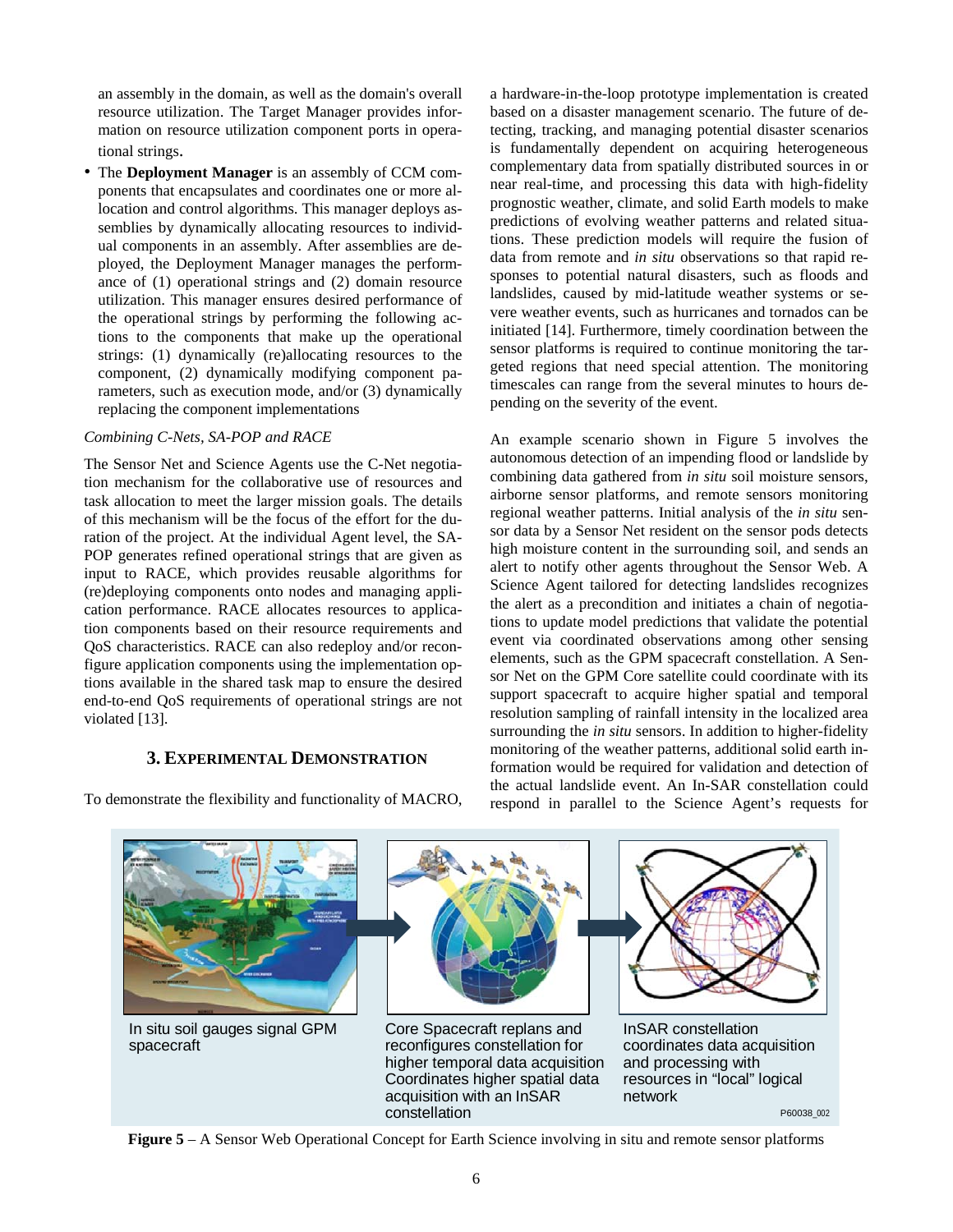higher temporal resolution data acquisition of surface movement and density changes in the same region. Unmanned aerial vehicles with LiDAR instruments operating near the region could also respond to the Science Agent, offering additional higher spatial resolution data to improve estimates of the landslide's location and severity.

Our demonstration will use the Lockheed Martin Advanced Technology Center's (ATC) Distributed Systems Lab (DSL) to emulate several spacecraft driven by a weather model groundstation (Figure 6). The DSL testbed consists of two classes of robots, and the requisite infrastructure for emulating multiple spacecraft in a two dimensional plane. Figure 7 shows the air-bearing robots floating on a 10'x12' granite table using an on-board cold gas system for propulsion and flotation, while reaction wheels are used for attitude control. Each robot has at least one on-board processor and an 802.11b wireless link for command and telemetry interfacing via a Windows ground station. The larger class of robots, called the Microbot, has two heterogeneous computing assets representing the Spacecraft Bus and Payload processors; a PC/104 form factor PowerPC running Linux and a PC/104 form factor Intel Pentium III running VxWorks. The smaller Picobots contain a single Intel xScale processor running Linux.

These Microbots and Picobots simulate the operation of the GPM and InSAR formations, acquiring simulated data representative of the proposed missions. Evaluation on the impact of high temporal data on numerical weather prediction (NWP) could be simulated using the Fifth Generation Mesoscale Model (MM5) (Penn State/NCAR) or WRF (Weather Research and Forecast Model – also NCAR) using observation nudging – four dimensional data assimilation (FDDA). One method would involve simulations using real data that would have been collected during an actual weather event. This data, taken at multiple temporal resolutions, would be used as input to MM5 at different time frequencies to evaluate the impact on the forecast model. Interaction between the weather model and a set of Science Agents developed to discover landslides and precursor weather conditions drive the operating mode, formation spacing, and location of the robotic elements of the testbed.

![](_page_6_Picture_3.jpeg)

**Figure 7** - The ATC Microbots and Picobots provide 2-D hardware simulation of spacecraft

## **4. CONCLUSIONS**

In a large-scale system like the sensor web, the sheer number of available components poses a combinatorially large planning, scheduling, and resource allocation problem for identifying and executing task (component) sequences to achieve specified goals in a dynamic and uncertain environment. The MACRO's use of a decision theoretic partialorder planner and scheduler coupled with an intelligent resource manager, the Resource Allocation and Control Engine (RACE), enables efficient implementation for autonomy.

The use of Agent technology adds to the cumulative benefits of MACRO since correctly and efficiently engineering complex software architectures/systems that have many dynamically interacting components, and complex coordination protocols, is hard. Agent technology is a tool for managing the systems engineering complexity such as specification, design, implementation, and verification of systems with these characteristics.

In conclusion, MACRO provides many of the key characteristics needed for smart sensing, as shown in Table 1.

![](_page_6_Figure_9.jpeg)

**Figure 6** – A schematic of the disaster management demonstration configuration using the Lockheed Martin DSL hardware testbed being driven by an MM5 weather model.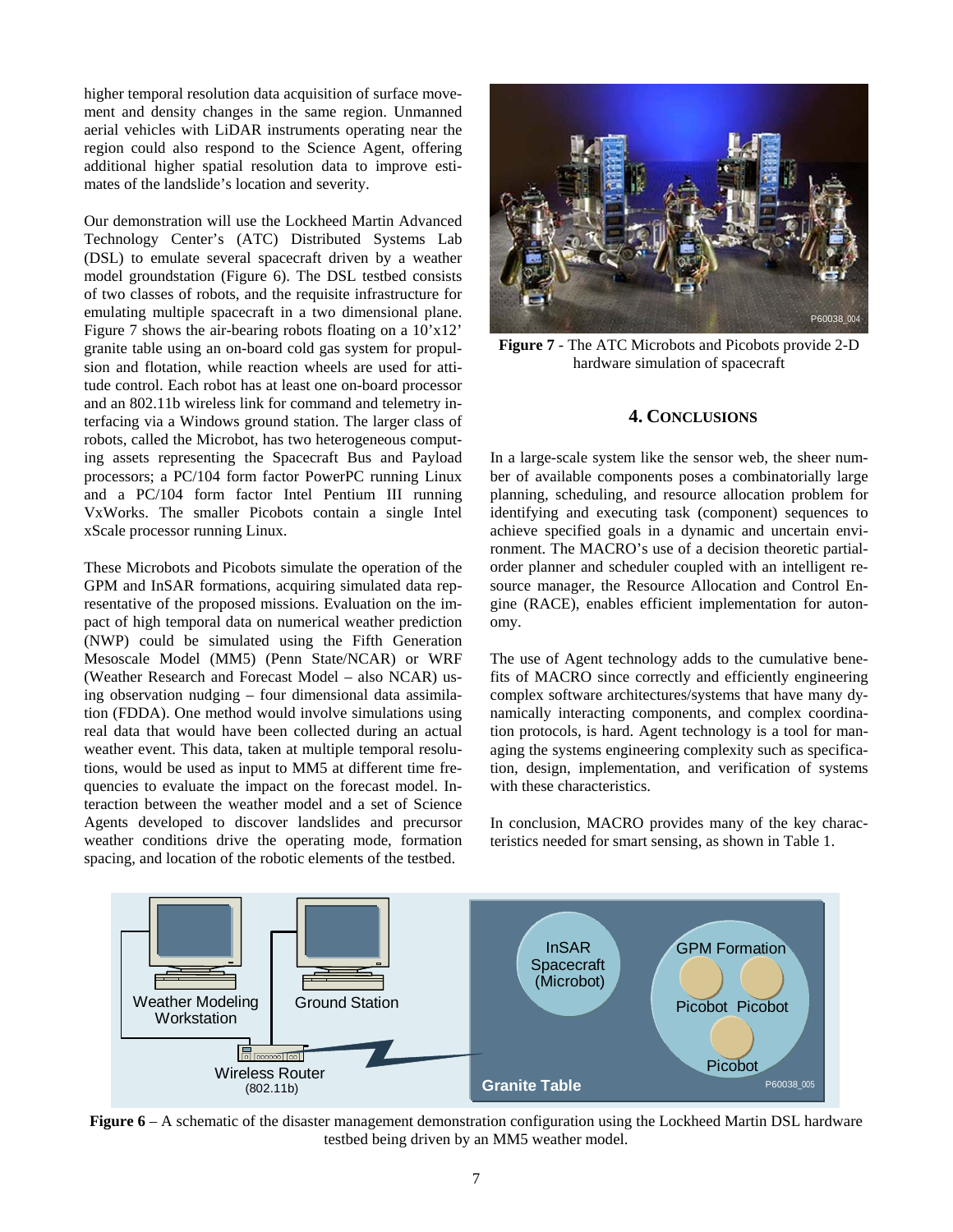| <b>Sensor Web Characteristics [15]</b>                                                                        | <b>Supporting</b><br><b>MACRO Elements</b>                                         |
|---------------------------------------------------------------------------------------------------------------|------------------------------------------------------------------------------------|
| Ability to accommodate disparate re-<br>mote sensing $\&$ in situ measurement<br>platforms                    | CIAO middleware                                                                    |
| Node aggregation, replacement, and<br>upgrades with new hardware & soft-<br>ware                              | <b>MACRO</b> Agents in<br>conjunction with<br><b>RACE</b>                          |
| Scalability without adversely affecting<br>throughput and/or response time                                    | CIAO middleware                                                                    |
| Dynamic deployment and configura-<br>tion into varying topologies & node<br>relationships                     | CIAO middleware<br>and<br><b>RACE</b>                                              |
| Ability to handle different com-<br>mand/control mechanisms flexibly                                          | <b>MACRO</b> Agents                                                                |
| Dynamic re-deployment & re-<br>configurability to combine/merge as-<br>sets into multiple logical sensor nets | <b>MACRO</b> Agents in<br>conjunction with<br><b>RACE</b>                          |
| Seamless exchange of disparate types<br>of data between platforms                                             | Self-describing sen-<br>sor, processing, and<br>measurement mod-<br>els (SensorML) |
| Integrated data analysis, data fusion,<br>event detection, & model building ca-<br>pabilities                 | <b>MACRO</b> Agents                                                                |

**Table 1** – MACRO supports Smart Sensing in the Sensor Web

## **REFERENCES**

- [1] NASA Earth Science Strategic Vision
- [2] Suri, Howell, Schmidt, Biswas et al., "Onboard Processing using the Adaptive Network Architecture", Proceedings of the Earth-Sun Science Technology Conference, College Park, Md. 2006
- [3] Smith et al, "International Global Precipitation Measurement (GPM) Program and Mission: An Overview", Measuring Precipitation from Space: EURAINSAT and the Future, 2004
- [4] Object Management Group. Light Weight CORBA Component Model Revised Submission, OMG Document realtime/03-05-05 edition, May 2003.
- [5] Object Management Group. Deployment and Configuration Adopted Submission, OMG Document ptc/03-07-08 edition, July 2003.
- [6] http://www.opengeospatial.org
- [7] http://www.dre.vanderbiltcs.wustl.edu/~schmidt/ CIAO.html.
- [8] Parunak, H. V. D., "Characterizing the manufacturing scheduling problem", Journal of Manufacturing Systems, Vol. 10, No. 3, pp. 241-259, 1991.
- [9] Biswas et al. Proceedings of SPIE, "Architectures, Networks, and Intelligent Systems for Manufacturing Integration", Pittsburgh, Pennsylvania, 15-16 October 1997, pp. 108-115.
- [10] G. Biswas et al., Task Planning under Uncertainty using a Spreading Activation Network, IEEE Trans. on Systems, Man, and Cybernetics, vol. 30, no. 6, pp. 639- 650, 2000.
- [11] G. Biswas, D. Schmidt et al., A Decision-Theoretic Planner with Dynamic Component Reconfiguration for Distributed Real-Time Applications, in review National Conference on AAAI, Pittsburgh, PA, 2006.
- [12] P. Laborie, Algorithms for propagating resource constraints in AI planning and scheduling: Existing approaches and new results, Artificial Intelligence Journal, vol. 143, pp. 151-188, 2003.
- [13] D. Schmidt, G. Biswas, et al. A Framework for (Re)Deploying Components in Distributed Realtime and Embedded Systems, poster paper at the Dependable and Adaptive Distributed Systems, Track of the 21st ACM Symposium on Applied Computing, April 23-27, 2006, Bourgogne University, Dijon, France.
- [14] Solid Earth Science Working Group Report, "Living on a Restless Planet", 2002.
- [15] Advanced Weather Prediction Technologies: NASA's Contribution to the Operational Agencies.

# **BIOGRAPHY**

![](_page_7_Picture_19.jpeg)

*Dipa Suri is a staff software engineer at the Lockheed Martin Space Systems Company's Advanced Technology Center with 25 years experience in software development on DoD, commercial, and NASA space missions such as MILSTAR, Iridium, Gravity Probe-B, and HIRDLS. She was the Principal Investigator for* 

*the NASA Advanced Information Systems Technology (AIST) contract for a Formation Computing Environment (FCE). She has a B.S., Biology from the University of Santa Clara and an M.S. in Computer Science from San Jose State University.*